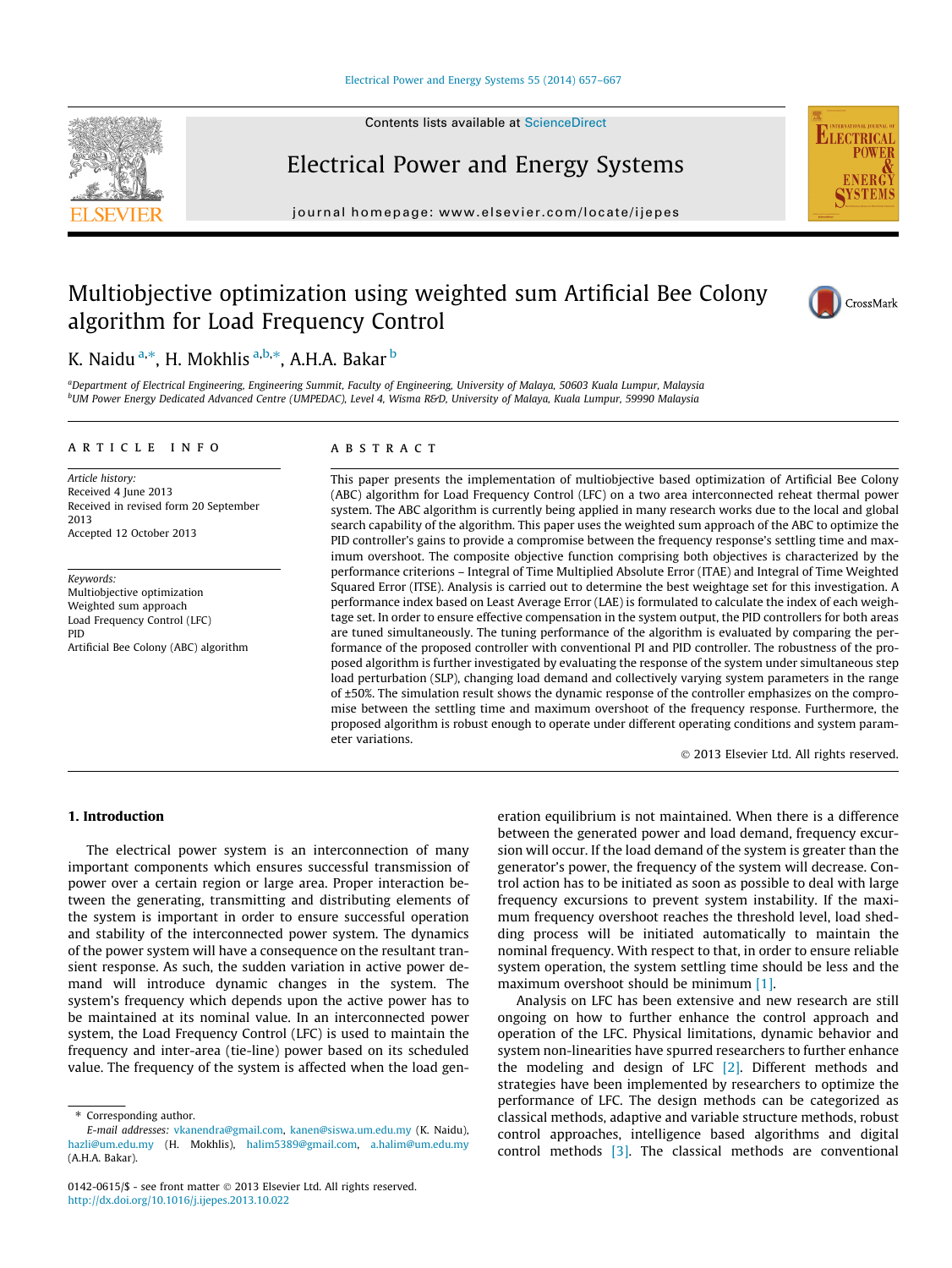control strategies which were limited due to their poor performance in dynamic response. Elgerd and Fosha reported that the conventional control strategy which is based upon heuristic knowledge and experience is workable in practice but there might be better strategies available  $[4]$ . In the adaptive and variable structure method, fuzzy logic has been commonly used as the gain scheduling algorithm. However the adaptive tuning method requires accurate model design as operating condition parameters have to be monitored before the fuzzy logic rules are implemented [\[5\]](#page--1-0). The robust control method which is very suitable for practical application, takes into account uncertainties and disturbance/variations in the system. Wang et al. has designed a robust controller based on the Riccati equation which provides stable performance for all allowable parameter uncertainties [\[6\].](#page--1-0) Digital control method deals with the implementation of LFC controller in the discrete mode. Due to the discrete nature of the controller, the trade-off between the system response and sampling rate has to be considered [\[7\]](#page--1-0).

The intelligence based methods have gained much interest from researchers due to the capability of the search mechanism that tunes the controller based on the evaluated fitness function. The PID controller is commonly used due to its simple and efficient characteristics  $[8]$ . The selection process of the controller's gain is done without the knowledge of the system parameters. The performance indices are used as the selection criteria in the search process. The common performance indices used by the PID controllers are the Integral of Absolute Error (IAE), Integral of Squared Error (ISE), Integral of Time Multiplied Absolute Error (ITAE) and Integral of Time Weighted Squared Error (ITSE) [\[9\]](#page--1-0). In recent literatures regarding the implementation of artificial intelligence in LFC, researchers have used different algorithms to tune the controller's (PI and PID) gains. In 2008, Pothiya and Ngamroo proposed a fuzzy logic based PID controller for LFC. In order to tune the PID gains, the multiple tabu search (MTS) was utilized  $[10]$ . Shayeghi designed a multi stage fuzzy controller based on particle swarm optimization (PSO) [\[11\].](#page--1-0) Both researchers considered the ITAE cost function. Nanda et al. in 2009 highlighted the application of bacterial foraging (BF) in optimizing several control parameters for an interconnected three area thermal system with unequal generating parameters [\[12\].](#page--1-0) The ISE cost function was used. In 2010, Gautam and Goyal presented the implementation of improved PSO (IPSO) to optimize the parameters of the PI controller based on the ISE cost function [\[13\].](#page--1-0) Ali and Abd-Elazim in 2011 investigated the application of BF in optimizing the PI controller by using the ITAE cost function [\[14\].](#page--1-0) In 2012, Gozde et al. used the Artificial Bee Colony (ABC) algorithm to tune PI and PID controller by investigating the controller's performance on each criterion – IAE, ISE, ITAE and ITSE [\[15\].](#page--1-0) Daneshfar and Bevrani introduced a multiobjective optimization method using Genetic Algorithm (GA) to tune the PI controllers [\[16\].](#page--1-0) The objective function for the multi area system is based upon the absolute value of Area Control Error (ACE) at the particular time frame. In order to select the fitness function, a vector evaluated objective function is calculated and selection is done based on this vector valued cost function.

Based on the previous work  $[9-14]$ , it can be evaluated that only a single criterion (settling time or maximum overshoot) is used for optimizing the controller's parameters. Thus, with single objective optimization, only one criterion will be optimized in the expense of other criterion. Different than the previous work, the main objective of this paper is to implement multiobjective optimization in order to obtain a good compromise between the settling time and maximum overshoot in the frequency deviation step response.

The ABC algorithm which was developed by Karaboga is based on the foraging behavior of honey bees. It is a simple and robust algorithm which is capable of solving even complex combinatorial optimization problems [\[17\].](#page--1-0) The ABC algorithm has a robust



Fig. 1. ABC optimization process flowchart.

searching capability which incorporates the exploitation and exploration of the search space  $[18]$ . The exploitation process is represented by the employed and onlooker bee phase and the exploration process is represented by the scout bee phase. The triple search capability of the ABC algorithm based on the search phases of the three groups of bees prevents stalling of solution and further enhances the search process in finding the optimum value [\[19\].](#page--1-0) As such, the multiobjective optimization using weighted sum ABC algorithm is investigated in this study. A performance index based on Least Average Error is formulated to evaluate the tuning performance of each weightage set. This paper also discusses how the PID controller gains for both areas are tuned simultaneously based on the objective function. The robustness of the proposed algorithm is investigated by applying simultaneous